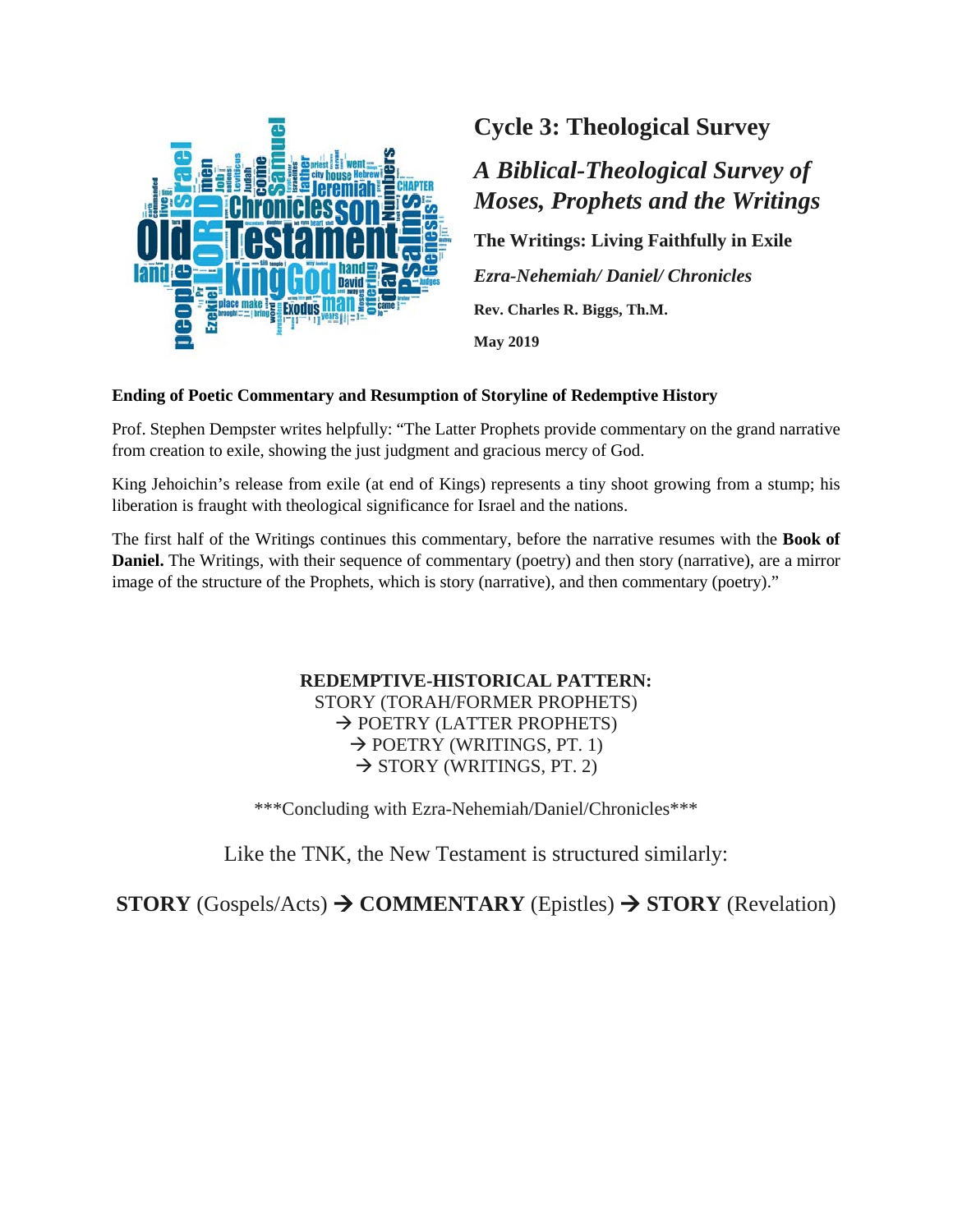|                 | <b>EZRA-NEHEMIAH</b>         | <b>CHRONICLES</b>      | <b>DANIEL</b>            |  |
|-----------------|------------------------------|------------------------|--------------------------|--|
|                 | Build and prepare for the    | Remember that your     | As you live in exile,    |  |
|                 | king no matter the           | history if God's       | "dare to be a Daniel".   |  |
|                 | opposition. Be faithful as   | history of His         | Walk in wisdom and       |  |
| <b>KING</b>     | you await the coming of      | covenantal             | faithfulness in this     |  |
|                 | the LORD.                    | faithfulness to His    | present age, knowing     |  |
|                 |                              | people. Though         | that the King and His    |  |
|                 | Building of the temple       | God's people are       | Kingdom will come!       |  |
|                 | typified Christ's human      | exiled (death), the    |                          |  |
|                 | nature, the church, and      | restoration-           |                          |  |
|                 | Heaven.                      | resurrection has       |                          |  |
|                 |                              | begun (2 Chron.        |                          |  |
|                 |                              | 36:23)                 |                          |  |
|                 | The King is coming to        | We are God's           | The Covenant of          |  |
|                 | redeem His people, and       | covenantal people;     | Grace will be            |  |
|                 | fully restore-resurrect His  | He has not forgotten   | consummated in the       |  |
| <b>COVENANT</b> | people from exile-death.     | us. He will return and | Coming of the King,      |  |
|                 | God is faithful (Nehemiah    | restore. We will live  | His atoning sacrifice,   |  |
|                 | 9).                          | repentantly and        | and the establishment    |  |
|                 |                              | expectantly.           | of His eternal           |  |
|                 |                              |                        | kingdom that will        |  |
|                 |                              |                        | have no end (Dan. 9)     |  |
|                 | Preparing Jerusalem's        | God has not forsaken   | One like the Son of      |  |
|                 | walls and building the $2nd$ | His people. He is the  | Man will come to         |  |
|                 | temple is typological-       | sovereign over         | take His eternal         |  |
| <b>DWELLING</b> | necessary-eschatological     | history. In time, God  | throne (Dan. $7:13-14$ ) |  |
|                 | work to remind the people    | will dwell with His    | and will cause all       |  |
|                 | that God is with them and    | people with David's    | believers to rise from   |  |
|                 | will be with them in         | Greater Son, the Lord  | the dead in              |  |
|                 | Christ very soon (1 Peter    | Jesus Christ.          | resurrection glory       |  |
|                 | 2:4-5; Rev. 21:3-4).         |                        | (Dan. 12). Thus God      |  |
|                 |                              |                        | will dwell with His      |  |
|                 |                              |                        | people forever and       |  |
|                 |                              |                        | ever.                    |  |

# **LIVING FAITHFULLY IN EXILE: Pastoral/Practical Wisdom and Application for the Class**

**ESV Ezra 1:1-5:** *In the first year of Cyrus king of Persia, that the word of the LORD by the mouth of Jeremiah might be fulfilled, the LORD stirred up the spirit of Cyrus king of Persia, so that he made a proclamation throughout all his kingdom and also put it in writing: 2 "Thus says Cyrus king of Persia: The LORD, the God of heaven, has given me all the kingdoms of the earth, and he*  has charged me to build him a house at Jerusalem, which is in Judah. <sup>3</sup> Whoever is among you of *all his people, may his God be with him, and let him go up to Jerusalem, which is in Judah, and rebuild the house of the LORD, the God of Israel- he is the God who is in Jerusalem. 4 And let each survivor, in whatever place he sojourns, be assisted by the men of his place with silver and*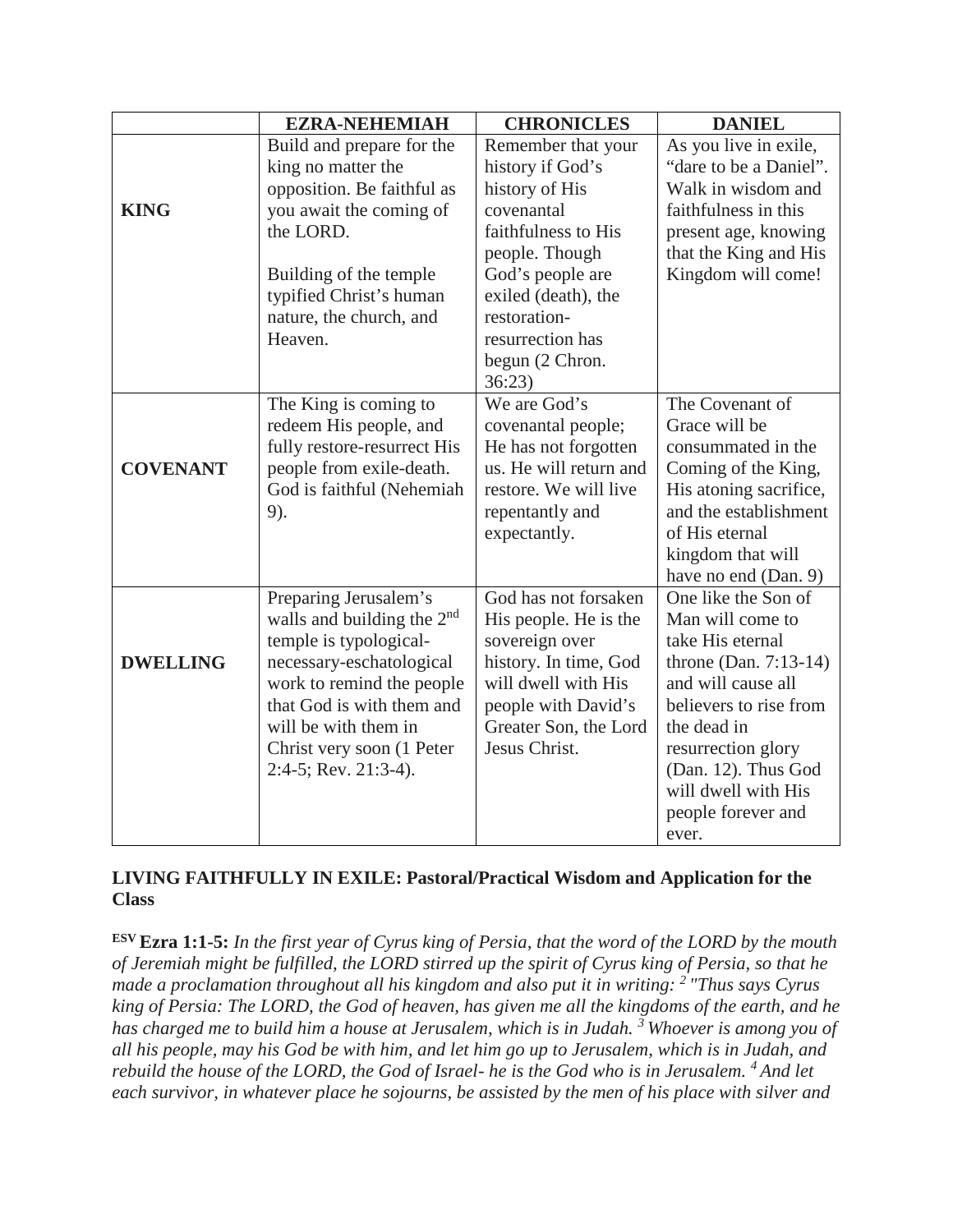*gold, with goods and with beasts, besides freewill offerings for the house of God that is in Jerusalem." 5 Then rose up the heads of the fathers' houses of Judah and Benjamin, and the priests and the Levites, everyone whose spirit God had stirred to go up to rebuild the house of the LORD that is in Jerusalem.*

# **EZRA-NEHEMIAH: "Prepare the way of the LORD!" (Haggai/Zechariah)**

Call to build in the face of fierce opposition Call to hope in God's promises

# **CHRONICLES: "Remember the Covenant and Your King"**

Call to remember God is the Covenant LORD and sovereign over history Call to remember that Israel is part of the Adamic-Human Race as well as the Chosen Race of God by faith in Messiah (Chronicles 1 begins with genealogies). Call to hope as Jehoichin, the King-Son of David's Dynasty is released from prison, command is given to build temple in Jerusalem, and the Davidic House will be restored-resurrected. Call to await the full consummation.

# **DANIEL: Living Consecrated to God in the Anti-City (cf. Jeremiah 29)**

**ESV Jeremiah 29:1-14:** *These are the words of the letter that Jeremiah the prophet sent from Jerusalem to the surviving elders of the exiles, and to the priests, the prophets, and all the people, whom Nebuchadnezzar had taken into exile from Jerusalem to Babylon. 2 This was after King Jeconiah and the queen mother, the eunuchs, the officials of Judah and Jerusalem, the craftsmen, and the metal workers had departed from Jerusalem. 3 The letter was sent by the hand of Elasah the son of Shaphan and Gemariah the son of Hilkiah, whom Zedekiah king of Judah sent to Babylon to Nebuchadnezzar king of Babylon. It said:* 

*4 "Thus says the LORD of hosts, the God of Israel, to all the exiles whom I have sent into exile from Jerusalem to Babylon: 5 Build houses and live in them; plant gardens and eat their produce. 6 Take wives and have sons and daughters; take wives for your sons, and give your daughters in marriage, that they may bear sons and daughters; multiply there, and do not decrease. 7 But seek the welfare of the city where I have sent you into exile, and pray to the LORD on its behalf, for in its welfare you will find your welfare. 8 For thus says the LORD of hosts, the God of Israel: Do not let your prophets and your diviners who are among you deceive you, and do not listen to the dreams that they dream, 9 for it is a lie that they are prophesying to you in my name; I did not send them, declares the LORD. 10 "For thus says the LORD: When seventy years are completed for Babylon, I will visit you, and I will fulfill to you my promise and bring you back to this place. 11 For I know the plans I have for you, declares the LORD, plans for wholeness and not for evil, to give you a future and a hope. 12 Then you will call upon me and come and pray to me, and I will hear you. 13 You will seek me and find me. When you seek me with all your heart, 14 I will be found by you, declares the LORD, and I will restore your fortunes and gather you from all the nations and all the places where I have driven you, declares the LORD, and I will bring you back to the place from which I sent you into exile…*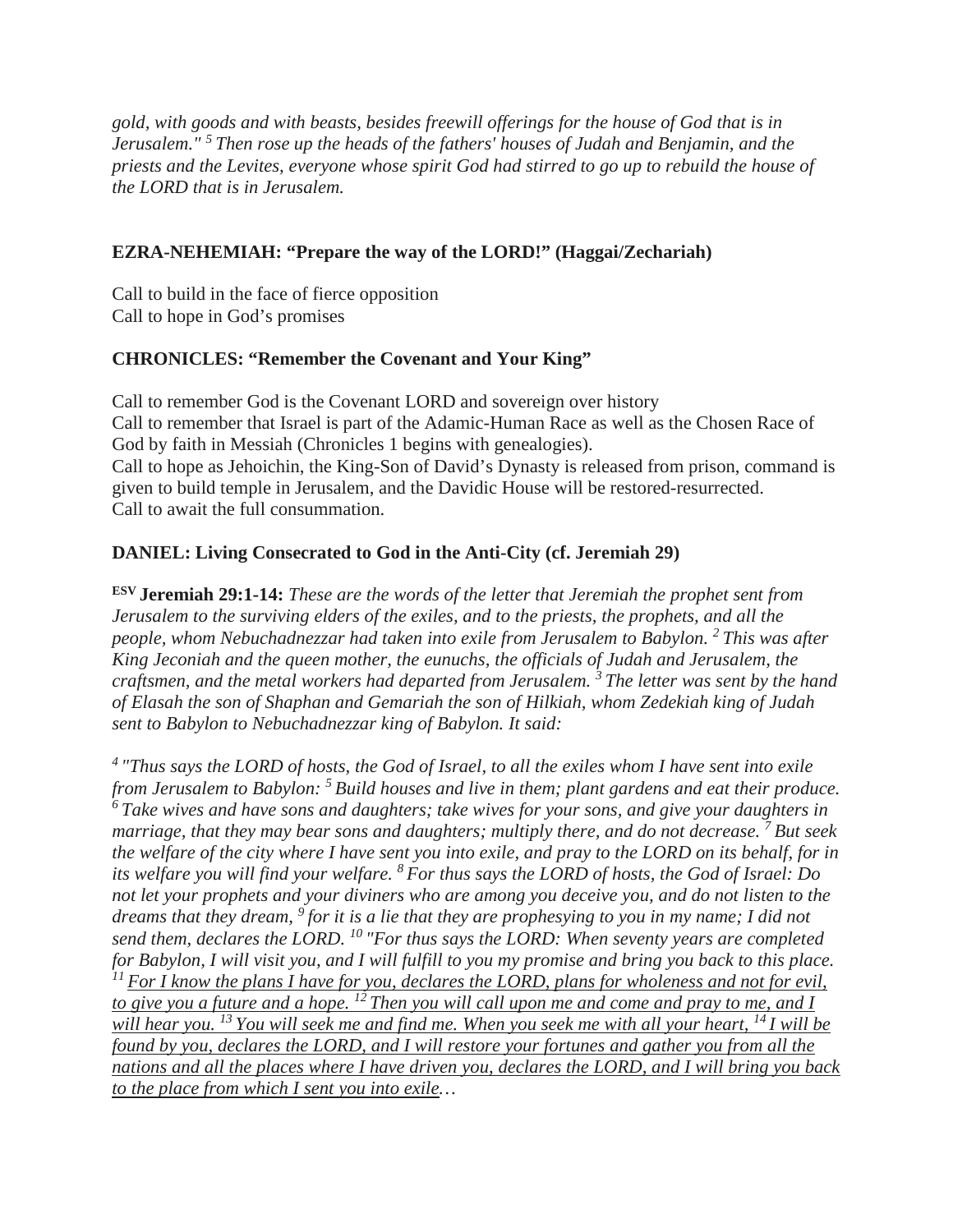Call to worship consecrated to God Call to serve consecrated to God Call to suffer consecrated to God Call to live consecrated to God in a godless culture Call to be light consecrated to God in a godless culture Call to lead consecrated to God in a godless culture (Prime Minister/Chief Magi) Call to wait consecrated to God

# **BABYLON**  $\rightarrow$  **MEDES-PERSIANS**  $\rightarrow$  **GREEKS**  $\rightarrow$  **ROMANS**

Daniel teaches us that the final kingdom that will be the setting of God setting up His King's Eternal Kingdom will be Rome.

ESV **Daniel 2:44-45:** *And in the days of those kings the God of heaven will set up a kingdom that shall never be destroyed, nor shall the kingdom be left to another people. It shall break in pieces all these kingdoms and bring them to an end, and it shall stand forever, 45 just as you saw that a stone was cut from a mountain by no human hand, and that it broke in pieces the iron, the bronze, the clay, the silver, and the gold. A great God has made known to the king what shall be after this. The dream is certain, and its interpretation sure."*

**Jonathan Edwards wrote**: "It pleased God to order it in His providence, that earthly power and dominion should be raised to its greatest height, and appear in its utmost glory, in those four great monarchies that succeeded one another, and that each one should be greater and more glorious than the preceding, before He set up the Kingdom of His Son.

By this it appeared how much more glorious His spiritual kingdom was than the most glorious temporal kingdom [of man]. The strength and glory of Satan's kingdom in these four mighty monarchies, appeared in its greatest height; for being the monarchies of the heathen world, the strength of them was the strength of Satan's kingdom …

… God suffered one of those great monarchies to subdue another, and erect itself on the other's ruins, appearing still in greater strength, and the last to be the strongest and mightiest of all; that so Christ, in overthrowing that, might as it were overthrow them all at once. The stone cut out of the mountain [Daniel 2:30-46] without hands, is represented as destroying the whole image, the gold, the silver, the brass, the iron, and the clay; so that all became as the chaff of the summer threshing-floor. ….

…. Thus the power of the heathen world which was Satan's visible kingdom, was raised to its greatest height, after it had been strengthening itself more and more from the days of Solomon, which was about a thousand years. *Now the heathen world was in its greatest glory for strength, wealth, and learning*" (*A History of the Work of Redemption,* Part VI).

# **Babylon v. New Jerusalem**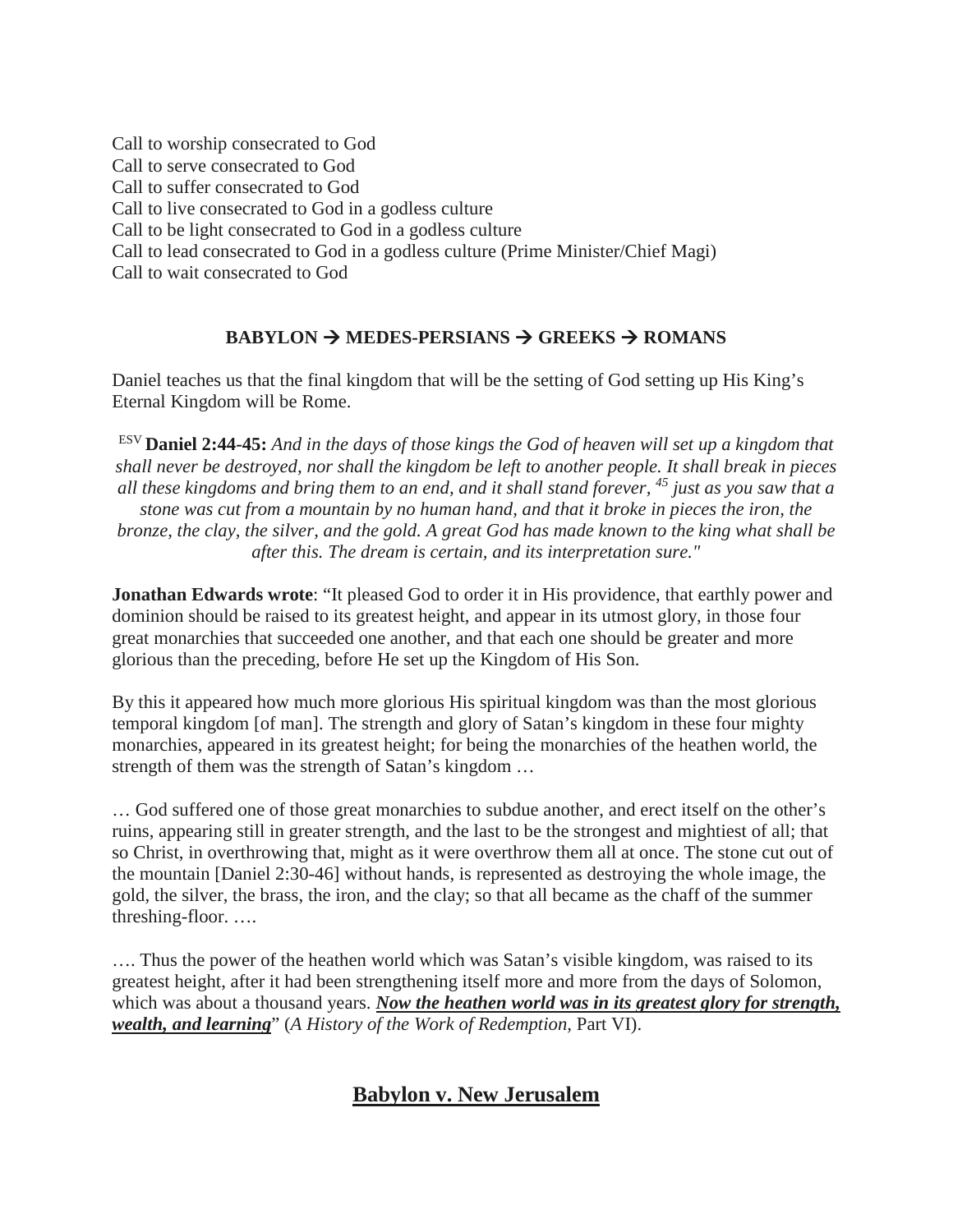#### **Babylon/Rome**: The Anti Unholy-City (City of Man)

#### **New Jerusalem**: The Holy-City (City of God)

#### **UNHOLY OLD BABYLON (THE ANTI-CITY)**

ESV **Genesis 10:8-11:** Cush fathered Nimrod; he was the first on earth to be a mighty man. <sup>9</sup> He was a mighty hunter before the LORD. Therefore it is said, "Like Nimrod a mighty" hunter before the LORD." <sup>10</sup> The beginning of his kingdom was Babel, Erech, Accad, and Calneh, in the land of Shinar. <sup>11</sup> From that land he went into Assyria and built Nineveh...

ESV **Genesis 11:9** Therefore its name was called Babel, because there the LORD confused the language of all the earth. And from there the LORD dispersed them over the face of all the earth.

ESV **1 Peter 5:13** She who is at Babylon, who is likewise chosen, sends you greetings, and so does Mark, my son.

ESV **Revelation 16:19** The great city was split into three parts, and the cities of the nations fell, and God remembered Babylon the great, to make her drain the cup of the wine of the fury of his wrath.

ESV **Revelation 17:5** And on her forehead was written a name of mystery: "Babylon the great, mother of prostitutes and of earth's abominations."

ESV **Revelation 18:2** And he called out with a mighty voice, "Fallen, fallen is Babylon the great! She has become a dwelling place for demons, a haunt for every unclean spirit, a haunt for every unclean bird, a haunt for every unclean and detestable beast.

ESV **Revelation 18:10** They will stand far off, in fear of her torment, and say, "Alas! Alas! You great city, you mighty city, Babylon! For in a single hour your judgment has come."

ESV **Revelation 18:21** Then a mighty angel took up a stone like a great millstone and threw it into the sea, saying, "So will Babylon the great city be thrown down with violence, and will be found no more…

#### **HOLY NEW JERUSALEM (The TRUE HOLY CITY OF GOD)**

*"But the Jerusalem above is free, and she is our mother" (Gal. 4:26; cf. Heb. 11:8-16)*

ESV **Revelation 3:12** The one who conquers, I will make him a pillar in the temple of my God. Never shall he go out of it, and I will write on him the name of my God, and the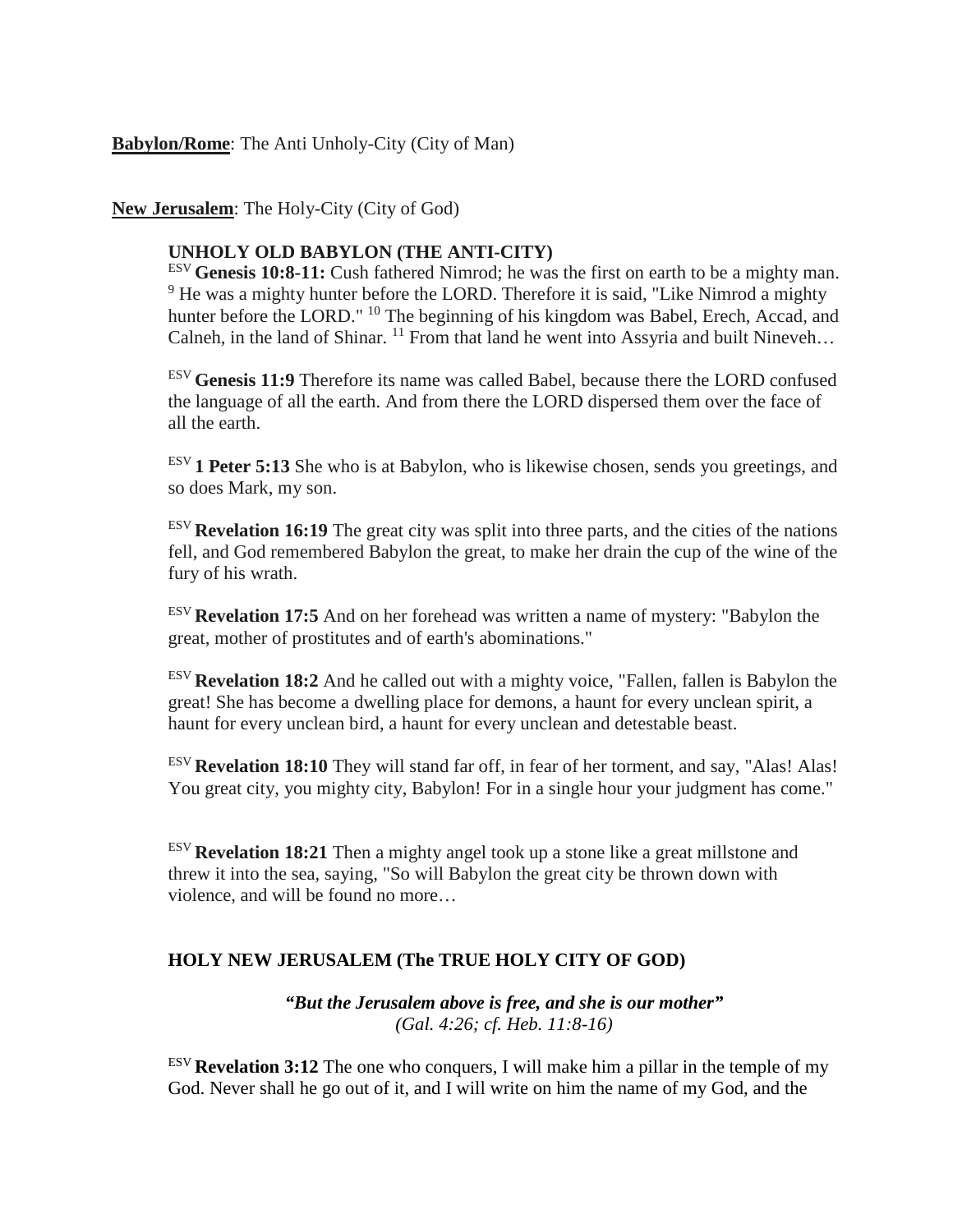name of the city of my God, the new Jerusalem, which comes down from my God out of heaven, and my own new name.

ESV **Revelation 21:2** And I saw the holy city, new Jerusalem, coming down out of heaven from God, prepared as a bride adorned for her husband.

Until this time, believers are in exile, awaiting the full revelation and glory of the King and His Kingdom!

ESV **1 Peter 1:1** Peter, an apostle of Jesus Christ, To those who are *elect exiles* of the dispersion in Pontus, Galatia, Cap-padocia, Asia, and Bithynia,

ESV **1 Peter 2:11** Beloved, *I urge you as sojourners and exiles* to abstain from the passions of the flesh, which wage war against your soul.

ESV **Daniel 5:13** Then Daniel was brought in before the king. The king answered and said to Daniel, "You are that Daniel, *one of the exiles of Judah*, whom the king my father brought from Judah.

Like Daniel, we live faithfully in exile, trusting in God's promises! The King will come, the very Incarnate of God, and take His eternal throne after He puts an end to all sin, through the atoning sacrifices by His own precious blood of the covenant. This will bring in everlasting righteousness to all peoples, nations, and languages who covenant in faith with Him, and He will rule forever and ever. Amen!

ESV **Daniel 7:13-14:** I saw in the night visions, and behold, with the clouds of heaven there came *one like a son of man*, and he came to the Ancient of Days and was presented before him. <sup>14</sup> And to him was given dominion and glory and a kingdom, that *all peoples, nations, and languages should serve him; his dominion is an everlasting dominion*, which shall not pass away, and his kingdom one that shall not be destroyed.

ESV **Daniel 9:24-27:** "Seventy weeks are decreed about your people and your holy city*, to finish the transgression, to put an end to sin, and to atone for iniquity, to bring in everlasting righteousness*, to seal both vision and prophet, and to anoint  $\overline{a}$  most holy place.<sup>25</sup> Know therefore and understand that from the going out of the word to restore and build Jerusalem to the coming of an anointed one, a prince, there shall be seven weeks. Then for sixty-two weeks it shall be built again with squares and moat, but in a troubled time.  $26$  And after the sixty-two weeks, an anointed one shall be cut off and shall have nothing. And the people of the prince who is to come shall destroy the city and the sanctuary. Its end shall come with a flood, and to the end there shall be war. Desolations are decreed.  $27$  And he shall make a strong covenant with many for one week, and for half of the week he shall *put an end to sacrifice and offering*. And on the wing of abominations shall come one who makes desolate, until the decreed end is poured out on the desolator."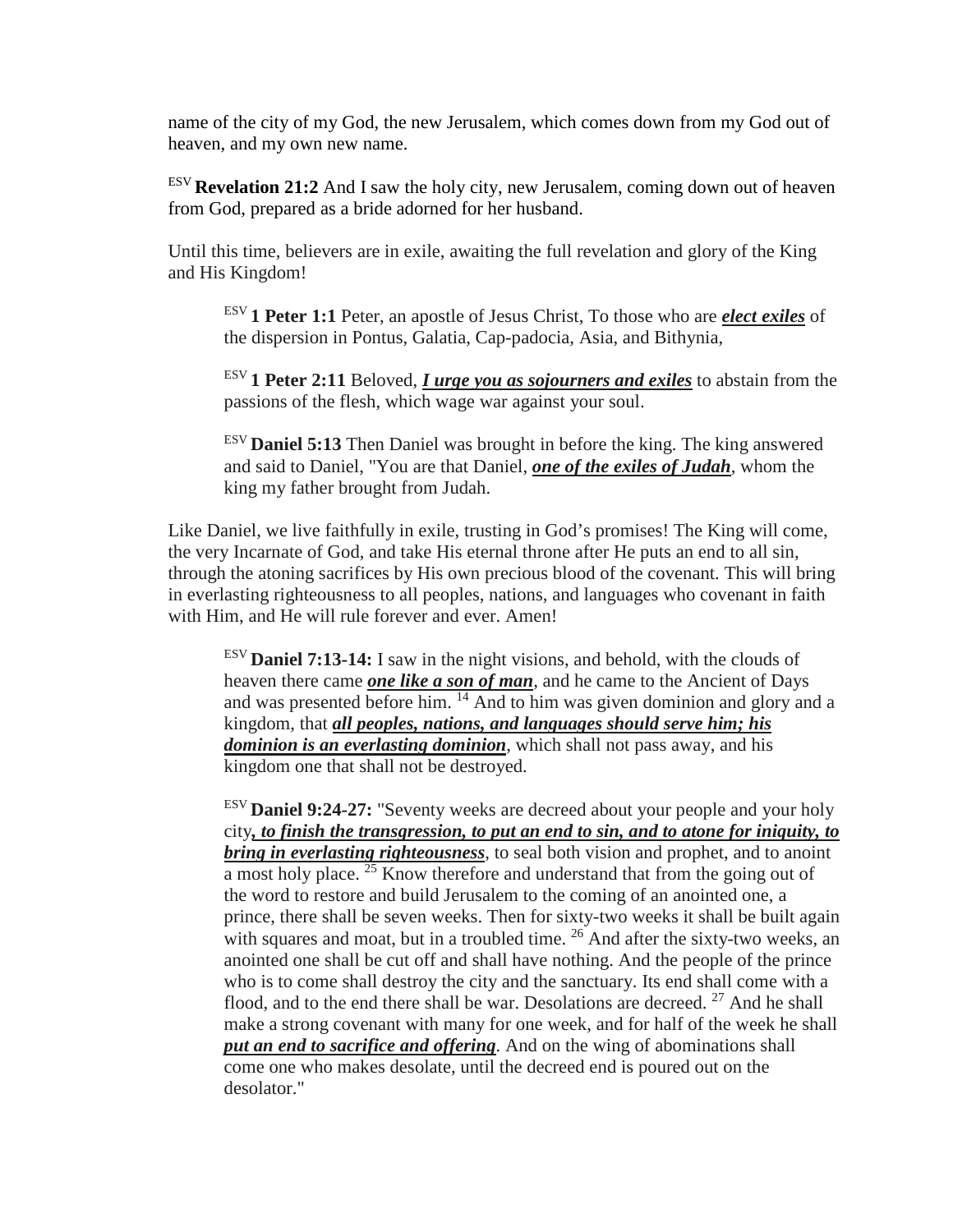# **Interpreting Daniel's "Seventy Weeks" (Daniel 9)**

- Daniel is reading the Prophecy of Jeremiah concerning the seventy-year exile (cf. Lev. 26; Deut. 27-28).
- Decree of Cyrus with its link to the seventy weeks of Daniel and the seventy years of exile in Jeremiah reveals that real return from exile-restoration-resurrection will not occur until the Messiah comes.
- Daniel prays for the people to live repentantly, learning from the difficult discipline of God (Dan. 9:3-19).
- Seventy Weeks beginning with Cyrus' decree in 538 BC is to be understood prophetically-figuratively-symbolically, not literally (scripture interprets scripture; Daniel 9 uses "weeks" in a metaphorical way).
- Seventy weeks refers to a the symbolic pattern of the jubilee: every 7 days there is Sabbath; every 7 years there is Sabbath; every 7 times 7 years (49) there is Sabbath. The Eternal Sabbath therefore begins with the coming of Jesus Christ as predicted truly, yet prophetically-symbolically in the seventy weeks (cf. Psa. 90:10; Isa. 23:15).
- Final week of Daniel's seventy weeks, or the final week seems to be the climax of the life, death, resurrection and ascension, the beginning of the new, the passing away of the old, including the beginning of the end of Israel's temple and world history.
- One final, eschatological week or seven days:  $3\frac{1}{2}$  = death of Jesus Christ /  $3\frac{1}{2}$  = destruction of temple in Jerusalem (70 AD). Overlap of ages and the beginning of the end of exile for God's people.

# THE SEVENTY WEEKS WILL USHER IN THE ULTIMATE JUBILEE IN JESUS CHRIST! HALLELUJAH! REDEMPTION ACCOMPLISHED.

### **What did the People of God Leave Behind to Prepare for the Future?**

- Holy Scripture/OT Manuscripts/Messianic predictions
- Influence on philosophy and astrological students (Magi)
- Synagogues for worship
- Enduring saga of grace that continued though much opposition and cruel persecution (e.g. Antiochus Epiphanes, King of Syria)
- General preparation/influence on Gentiles/Nations
- Rabbinical teachers/interpretation of OT Scriptures (like Ezra)

# **TO BE CONTINUED… FALL 2019 New Testament Biblical Theology Class, when we hear:**

# *The book of the genealogy of Jesus Christ, the son of David, the son of Abraham.* **– Matthew 1:1**

# *Jesus came into Galilee, proclaiming the gospel of God, and saying, "The time is fulfilled, and the kingdom of God is at hand; repent and believe in the gospel." -* **Mark 1:14b-15**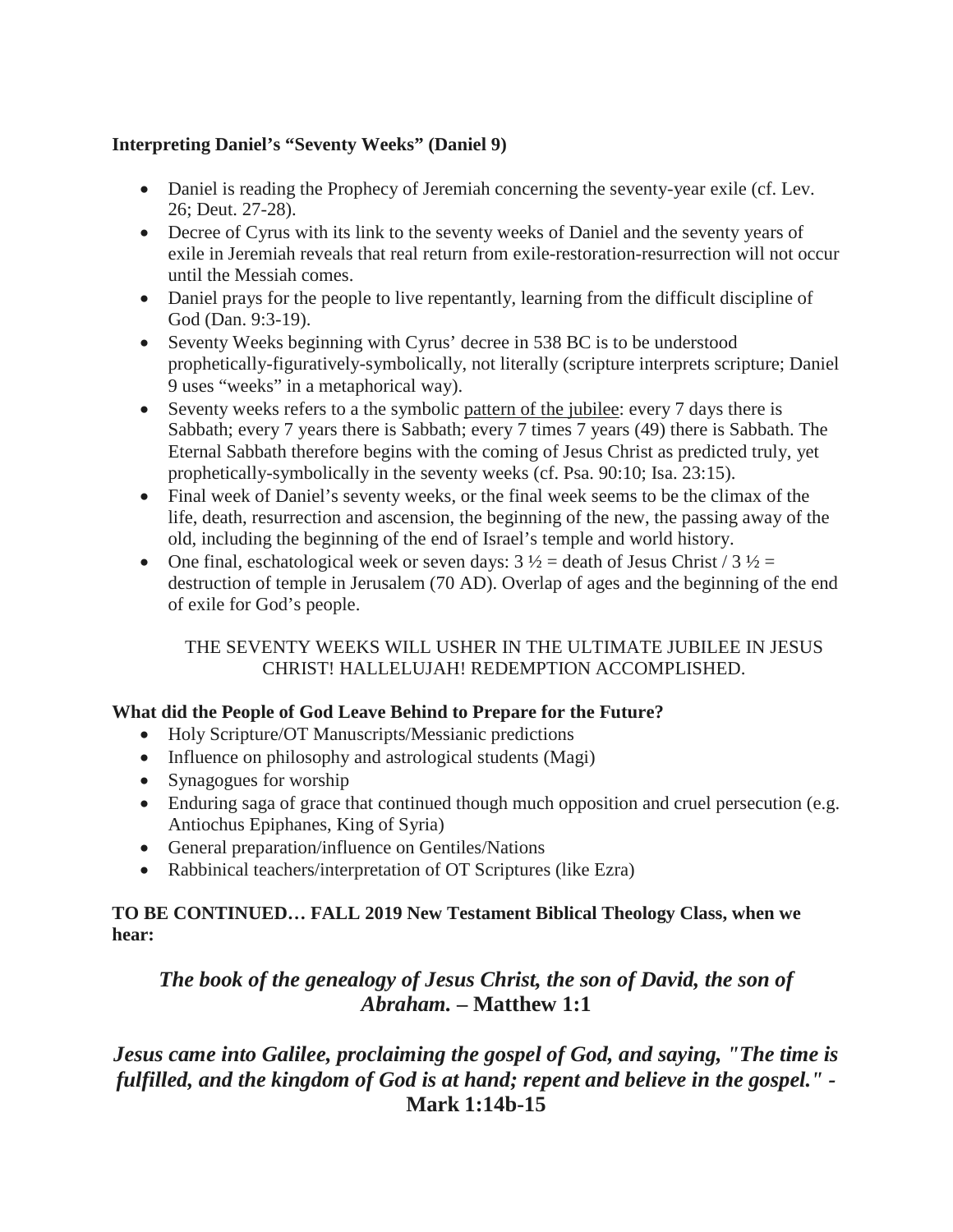**Ezra-Nehemiah:** Though greatly opposed, the King comes to establish an Eternal Temple in His body, and to Prepare Holy and Heavenly Jerusalem for His people to enjoy with Him.

**Chronicles:** The King, David's Greater Son comes to fulfill the Old Testament and consummate all of history.

**Daniel:** The King, the Son of Man comes to proclaim the gospel and take up His eternal throne through death and resurrection.

#### **Let us all sing together from Revelation 5:9-13:**

*And they sang a new song, saying, "Worthy are you to take the scroll and to open its seals, for you were slain, and by your blood you ransomed people for God from every tribe and language and people and nation, 10 and you have made them a kingdom and priests to our God, and they shall reign on the earth."* 

*<sup>11</sup> Then I looked, and I heard around the throne and the living creatures and the elders the voice of many angels, numbering myriads of myriads and thousands of thousands, 12 saying with a loud voice,* 

*"Worthy is the Lamb who was slain, to receive power and wealth and wisdom and might and honor and glory and blessing!" 13 And I heard every creature in heaven and on earth and under the earth and in the sea, and all that is in them, saying, "To him who sits on the throne and to the Lamb be blessing and honor and glory and might forever and ever!"*

**CRB/May 2019**